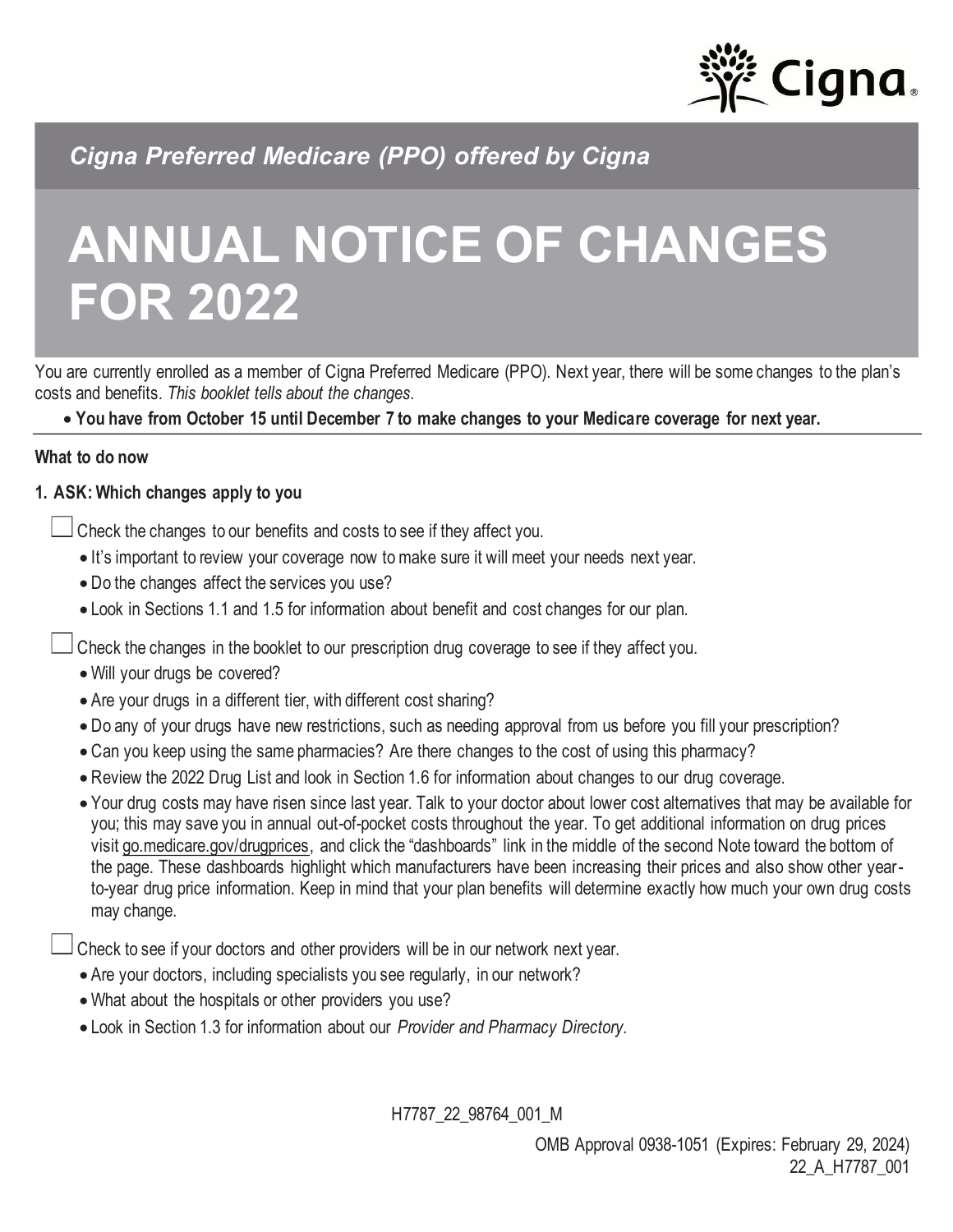Think about your overall health care costs.

- How much will you spend out-of-pocket for the services and prescription drugs you use regularly?
- How much will you spend on your premium and deductibles?
- How do your total plan costs compare to other Medicare coverage options?
- $\Box$  Think about whether you are happy with our plan.

# **2. COMPARE:** Learn about other plan choices

Check coverage and costs of plans in your area.

- Use the personalized search feature on the Medicare Plan Finder at www.medicare.gov/plan-compare website.
- Review the list in the back of your *Medicare & You 2022* handbook.
- Look in Section 3.2 to learn more about your choices.

Once you narrow your choice to a preferred plan, confirm your costs and coverage on the plan's website.

- **3. CHOOSE:** Decide whether you want to change your plan
	- If you don't join another plan by December 7, 2021, you will be enrolled in Cigna Preferred Medicare (PPO).
	- To change to a **different plan** that may better meet your needs, you can switch plans between October 15 and December 7.
- **4. ENROLL:** To change plans, join a plan between **October 15** and **December 7, 2021**
	- If you don't join another plan by **December 7, 2021**, you will be enrolled in Cigna Preferred Medicare (PPO).
	- If you join another plan by **December 7, 2021**, your new coverage will start on **January 1**, **2022**. You will be automatically disenrolled from your current plan.

# **Additional Resources**

- This document is available for free in Spanish.
- Please contact our Customer Service number at 1-800-668-3813 for additional information. (TTY users should call 711.) Hours are October 1 – March 31, 8:00 a.m. – 8:00 p.m. local time, 7 days a week. From April 1 – September 30, Monday – Friday 8:00 a.m. – 8:00 p.m. local time. Messaging service used weekends, after hours, and on federal holidays.
- To get information from us in a way that works for you, please call Customer Service. We can give you information in braille, in large print, and other alternate formats if you need it.
- **Coverage under this Plan qualifies as Qualifying Health Coverage (QHC)** and satisfies the Patient Protection and Affordable Care Act's (ACA) individual shared responsibility requirement. Please visit the Internal Revenue Service (IRS) website at www.irs.gov/Affordable-Care-Act/Individuals-and-Families for more information.

# **About Cigna Preferred Medicare (PPO)**

- Cigna contracts with Medicare to offer Medicare Advantage HMO and PPO plans and Part D Prescription Drug Plans (PDP) in select states, and with select State Medicaid programs. Enrollment in Cigna depends on contract renewal.
- When this booklet says "we," "us," or "our," it means Cigna. When it says "plan" or "our plan," it means Cigna Preferred Medicare (PPO).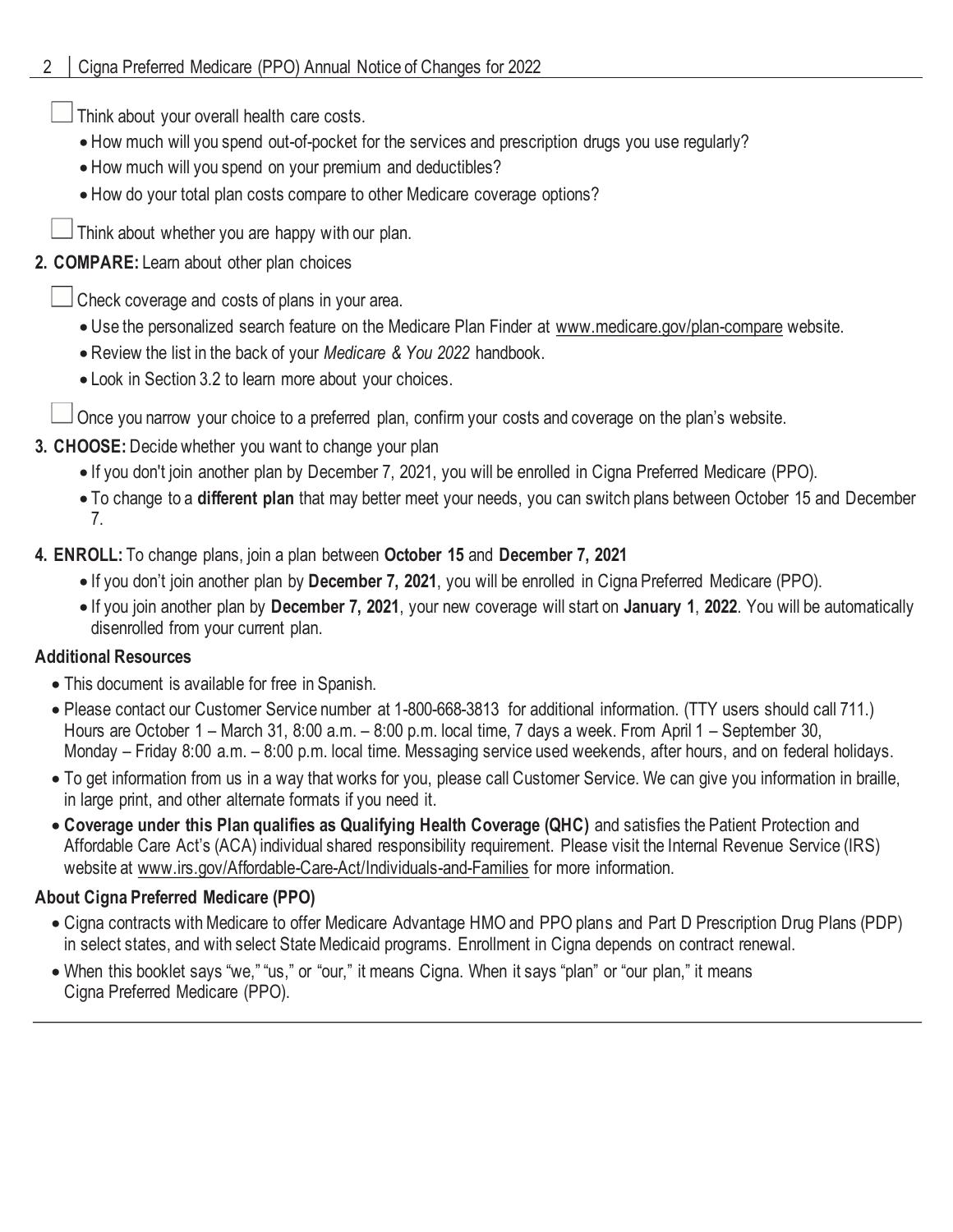## **Summary of Important Costs for 2022**

The table below compares the 2021 costs and 2022 costs for Cigna Preferred Medicare (PPO) in several important areas. **Please note this is only a summary of changes.** A copy of the *Evidence of Coverage* is located on our website at www.cignamedicare.com. You may also call Customer Service to ask us to mail you an *Evidence of Coverage*.

| Cost                                                                                                                                                                                                                                                                                                                                                | 2021 (this year)                                                                                                                                                                      | 2022 (next year)                                                                                                                                                                                                                                                                   |
|-----------------------------------------------------------------------------------------------------------------------------------------------------------------------------------------------------------------------------------------------------------------------------------------------------------------------------------------------------|---------------------------------------------------------------------------------------------------------------------------------------------------------------------------------------|------------------------------------------------------------------------------------------------------------------------------------------------------------------------------------------------------------------------------------------------------------------------------------|
| Monthly plan premium*<br>* Your premium may be higher or lower<br>than this amount. See Section 1.1 for<br>details.                                                                                                                                                                                                                                 | \$0                                                                                                                                                                                   | \$0                                                                                                                                                                                                                                                                                |
| Deductible                                                                                                                                                                                                                                                                                                                                          | \$750 Out-of-Network                                                                                                                                                                  | No deductible                                                                                                                                                                                                                                                                      |
| Maximum out-of-pocket amounts<br>This is the most you will pay out-of-pocket<br>for your covered Part A and Part B<br>services. (See Section 1.2 for details.)                                                                                                                                                                                      | From network providers: \$6,700<br>From network and out-of-network<br>providers combined: \$11,300                                                                                    | From network providers: \$6,700<br>From network and out-of-<br>network providers combined: \$11,300                                                                                                                                                                                |
| Doctor office visits                                                                                                                                                                                                                                                                                                                                | In-Network:<br>Primary care visits: \$0 copayment<br>per visit<br>Specialist visits: \$35 copayment per visit<br>Out-of-Network:<br>Primary care visits: 50% coinsurance per<br>visit | In-Network:<br>Primary care visits: \$0 copayment<br>per visit<br>Specialist visits: \$35 copayment per visit<br>Out-of-Network:<br>Primary care visits: 50% coinsurance per<br>visit<br>Specialist visits: 50% coinsurance per visit Specialist visits: 50% coinsurance per visit |
| Inpatient hospital stays<br>Includes inpatient acute, inpatient<br>rehabilitation, long-term care hospitals<br>and other types of inpatient hospital<br>services. Inpatient hospital care starts the<br>day you are formally admitted to the<br>hospital with a doctor's order. The day<br>before you are discharged is your last<br>inpatient day. | In-Network:<br>Days 1-5: \$225 copayment per day<br>Days 6-90: \$0 copayment per day<br>Out-of-Network:<br>30% coinsurance per stay                                                   | In-Network:<br>Days 1-5: \$295 copayment per day<br>Days 6-90: \$0 copayment per day<br>Out-of-Network:<br>30% coinsurance per stay                                                                                                                                                |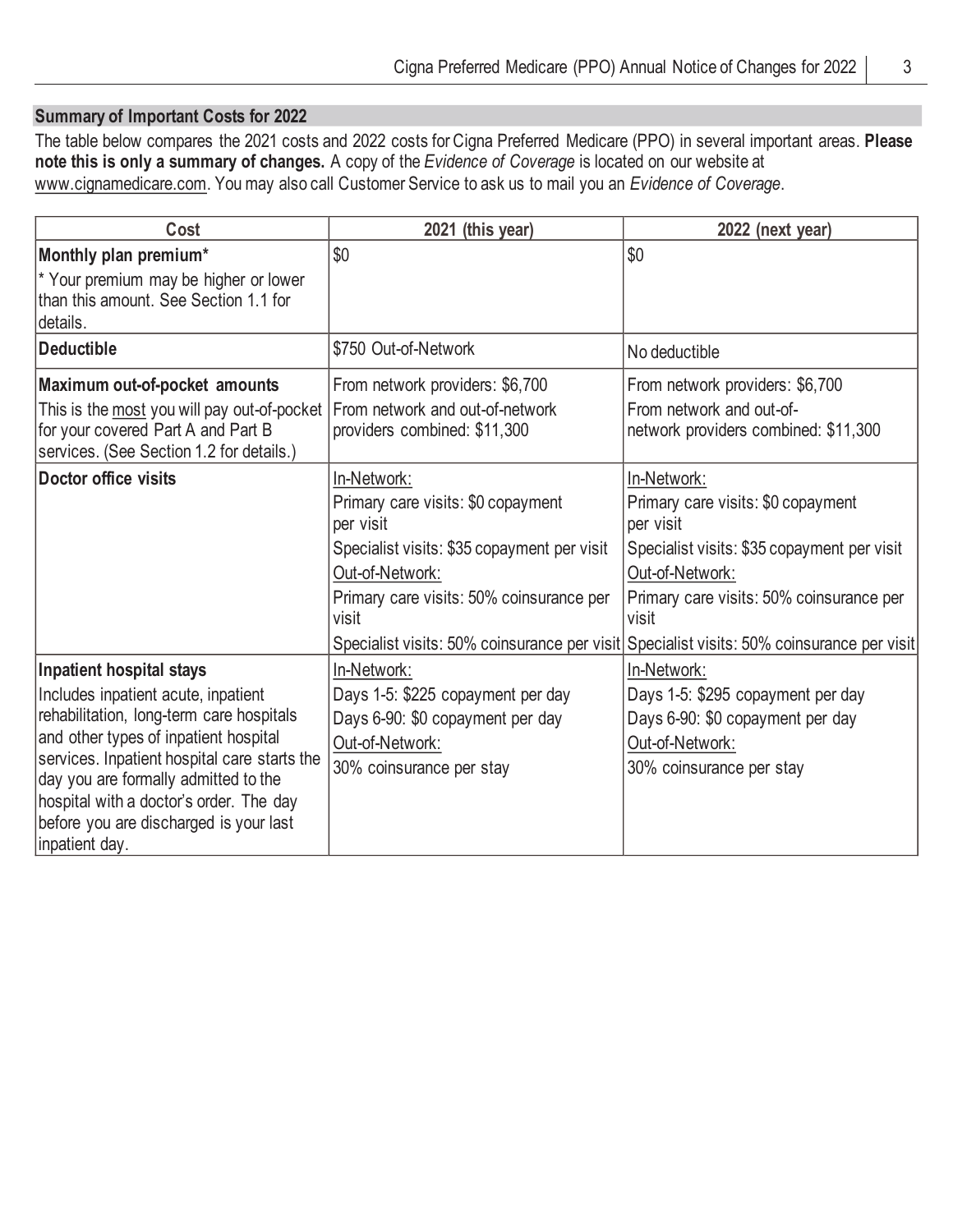| Cost                                                                                                                                                                                                                                                                                                               | 2021 (this year)                                                                                                                                                                                                                                                                                                                                                                                                                                                                                                                                     | 2022 (next year)                                                                                                                                                                                                                                                                                                                                                                                                                                                                                                                                                                          |
|--------------------------------------------------------------------------------------------------------------------------------------------------------------------------------------------------------------------------------------------------------------------------------------------------------------------|------------------------------------------------------------------------------------------------------------------------------------------------------------------------------------------------------------------------------------------------------------------------------------------------------------------------------------------------------------------------------------------------------------------------------------------------------------------------------------------------------------------------------------------------------|-------------------------------------------------------------------------------------------------------------------------------------------------------------------------------------------------------------------------------------------------------------------------------------------------------------------------------------------------------------------------------------------------------------------------------------------------------------------------------------------------------------------------------------------------------------------------------------------|
| Part D prescription drug coverage                                                                                                                                                                                                                                                                                  | Deductible: \$190                                                                                                                                                                                                                                                                                                                                                                                                                                                                                                                                    | Deductible: \$190                                                                                                                                                                                                                                                                                                                                                                                                                                                                                                                                                                         |
| (See Section 1.6 for details.)<br>To find out which drugs are select                                                                                                                                                                                                                                               | Copayments or Coinsurance during the<br>Initial Coverage Stage:                                                                                                                                                                                                                                                                                                                                                                                                                                                                                      | Copayments or Coinsurance during the<br>Initial Coverage Stage:                                                                                                                                                                                                                                                                                                                                                                                                                                                                                                                           |
| insulins, review the most recent Drug List<br>we provided electronically. You can<br>identify Select Insulins by the drugs listed<br>as SSM. If you have questions about the<br>Drug List, you can call Customer Service<br>(phone numbers for Customer Service are<br>printed on the back cover of this booklet). | • Drug Tier 1:<br>Standard cost sharing:<br>\$10 copayment<br>Preferred cost sharing:<br>\$0 copayment<br>• Drug Tier 2:<br>Standard cost sharing:<br>\$20 copayment<br>Preferred cost sharing:<br>\$4 copayment<br>• Drug Tier 3:<br>Standard cost sharing:<br>\$47 copayment<br>Preferred cost sharing:<br>\$42 copayment<br>• Drug Tier 4:<br>Standard cost sharing:<br>\$100 copayment<br>Preferred cost sharing:<br>\$95 copayment<br>• Drug Tier 5:<br>Standard cost sharing:<br>29% coinsurance<br>Preferred cost sharing:<br>29% coinsurance | • Drug Tier 1:<br>Standard cost sharing:<br>\$10 copayment<br>Preferred cost sharing:<br>\$0 copayment<br>• Drug Tier 2:<br>Standard cost sharing:<br>\$20 copayment<br>Preferred cost sharing:<br>\$4 copayment<br>• Drug Tier 3:<br>Standard cost sharing:<br>\$47 copayment<br>Preferred cost sharing:<br>\$42 copayment<br>You pay \$35 for select insulins.<br>• Drug Tier 4:<br>Standard cost sharing:<br>\$100 copayment<br>Preferred cost sharing:<br>\$95 copayment<br>• Drug Tier 5:<br>Standard cost sharing:<br>29% coinsurance<br>Preferred cost sharing:<br>29% coinsurance |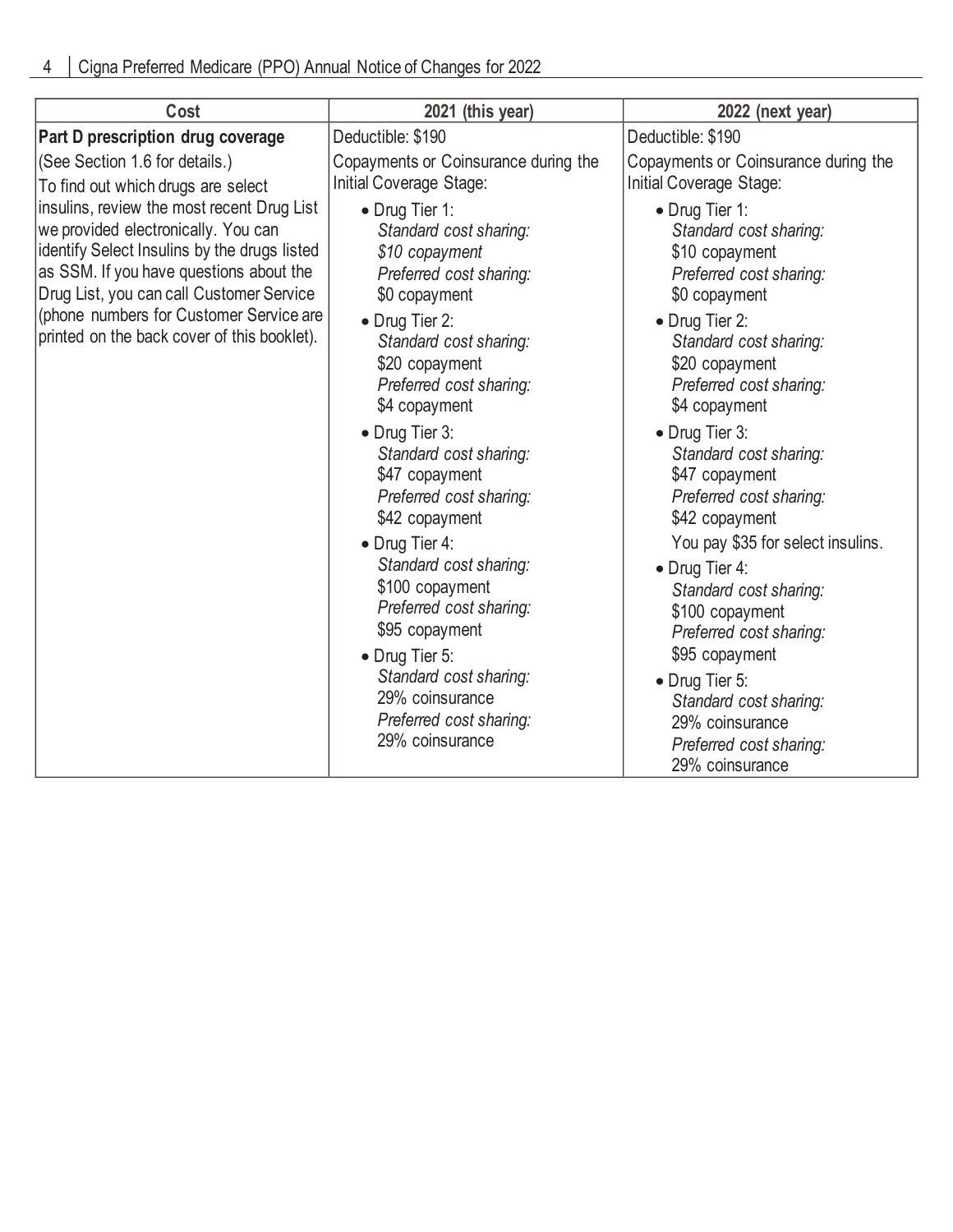# *Annual Notice of Changes***for 2022 Table of Contents**

| <b>SECTION 1</b> |  |
|------------------|--|
| Section 1.1      |  |
| Section 1.2      |  |
| Section 1.3      |  |
| Section 1.4      |  |
| Section 1.5      |  |
| Section 1.6      |  |
| <b>SECTION 2</b> |  |
| <b>SECTION 3</b> |  |
| Section 3.1      |  |
| Section 3.2      |  |
| <b>SECTION 4</b> |  |
| <b>SECTION 5</b> |  |
| <b>SECTION 6</b> |  |
| <b>SECTION 7</b> |  |
| Section 7.1      |  |
| Section 7.2      |  |
|                  |  |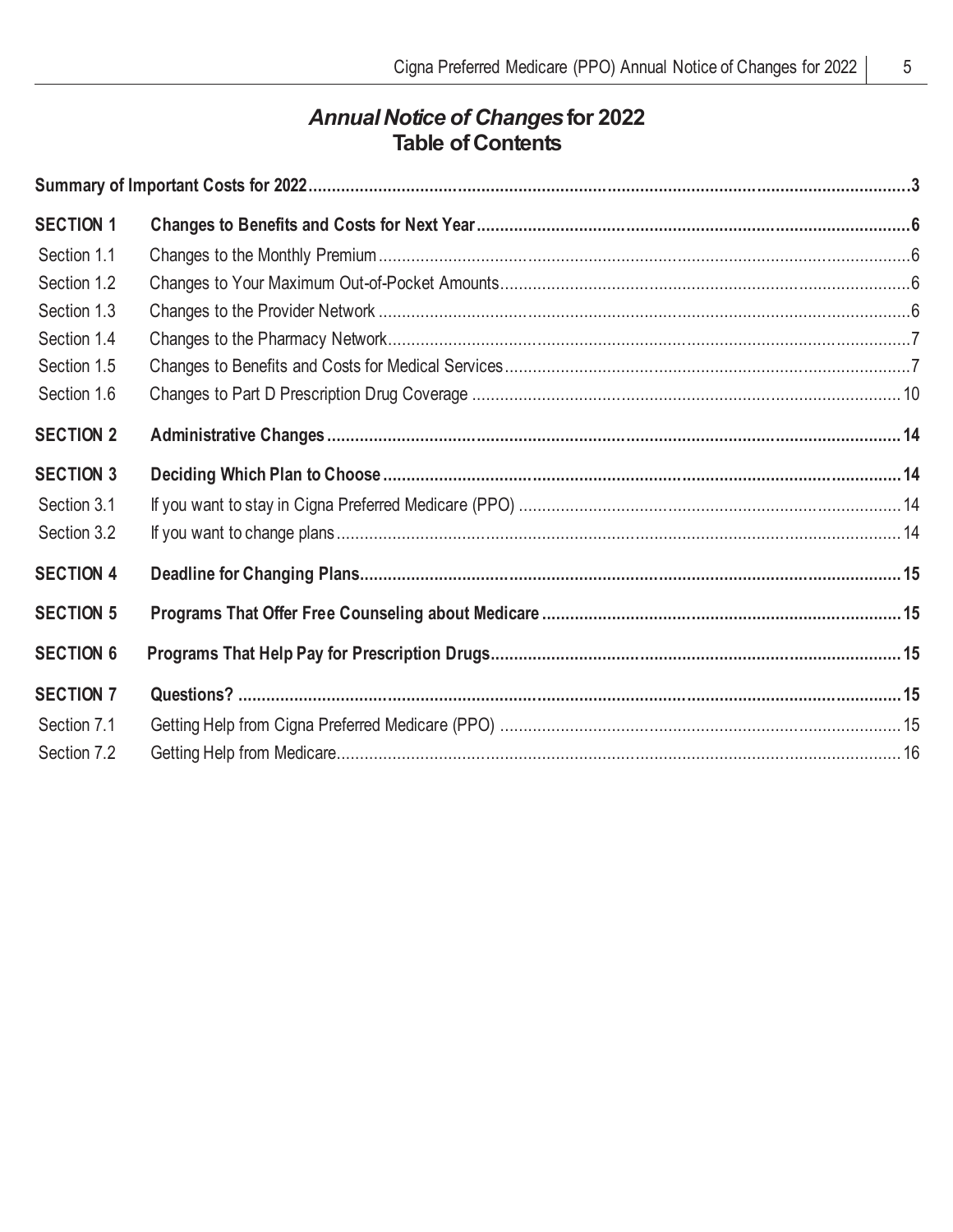#### **SECTION 1 Changes to Benefits and Costs for Next Year**

#### **Section 1.1 Changes to the Monthly Premium**

| Cost                                                             | 2021 (this year)                                                 | 2022 (next year)                                                     |
|------------------------------------------------------------------|------------------------------------------------------------------|----------------------------------------------------------------------|
| Monthly premium                                                  | \$0                                                              | \$0                                                                  |
| (You must also continue to pay your<br>Medicare Part B premium.) |                                                                  |                                                                      |
| <b>Part B Premium Reduction</b>                                  | The plan does not reduce your monthly<br>Medicare Part B Premium | We will reduce your monthly Medicare<br>Part B Premium by up to \$20 |

• Your monthly plan premium will be *more* if you are required to pay a lifetime Part D late enrollment penalty for going without other drug coverage that is at least as good as Medicare drug coverage (also referred to as "creditable coverage") for 63 days or more.

- If you have a higher income, you may have to pay an additional amount each month directly to the government for your Medicare prescription drug coverage.
- Your monthly premium will be *less* if you are receiving "Extra Help" with your prescription drug costs. Please see Section 6 regarding "Extra Help" from Medicare.

#### **Section 1.2 Changes to Your Maximum Out-of-Pocket Amounts**

To protect you, Medicare requires all health plans to limit how much you pay "out-of-pocket" during the year. These limits are called the "maximum out-of-pocket amounts." Once you reach this amount, you generally pay nothing for covered Part A and Part B services for the rest of the year.

| Cost                                                                                                                                                                                                                                                                                                                                                    | 2021 (this year) | 2022 (next year)                                                                                                                                                                                                                                           |
|---------------------------------------------------------------------------------------------------------------------------------------------------------------------------------------------------------------------------------------------------------------------------------------------------------------------------------------------------------|------------------|------------------------------------------------------------------------------------------------------------------------------------------------------------------------------------------------------------------------------------------------------------|
| In-network maximum out-of-pocket<br>∣amount                                                                                                                                                                                                                                                                                                             | \$6,700          | \$6,700<br>Once you have paid \$6,700 out-of-pocket                                                                                                                                                                                                        |
| Your costs for covered medical services<br>(such as copays) from network providers<br>count toward your in-network maximum<br>out-of-pocket amount. Your costs for<br>prescription drugs do not count toward<br>vour maximum out-of-pocket amount.                                                                                                      |                  | for covered Part A and Part B services,<br>you will pay nothing for your covered Part<br>A and Part B services from network<br>providers for the rest of the calendar year.                                                                                |
| Combined maximum out-of-pocket<br>∣amount<br>Your costs for covered medical services<br>(such as copays) from in-network and out-<br>of-network providers count toward your<br>combined maximum out-of-pocket amount.<br>Your costs for outpatient prescription<br>drugs do not count toward your maximum<br>out-of-pocket amount for medical services. | \$11,300         | \$11,300<br>Once you have paid \$11,300 out-of-pocket<br>for covered Part A and Part B services,<br>you will pay nothing for your covered Part<br>A and Part B services from network or out-<br>of-network providers for the rest of the<br>calendar year. |

#### **Section 1.3 Changes to the Provider Network**

There are changes to our network of providers for next year. An updated *Provider and Pharmacy Directory* is located on our website at www.cignamedicare.com. You may also call Customer Service for updated provider information or to ask us to mail you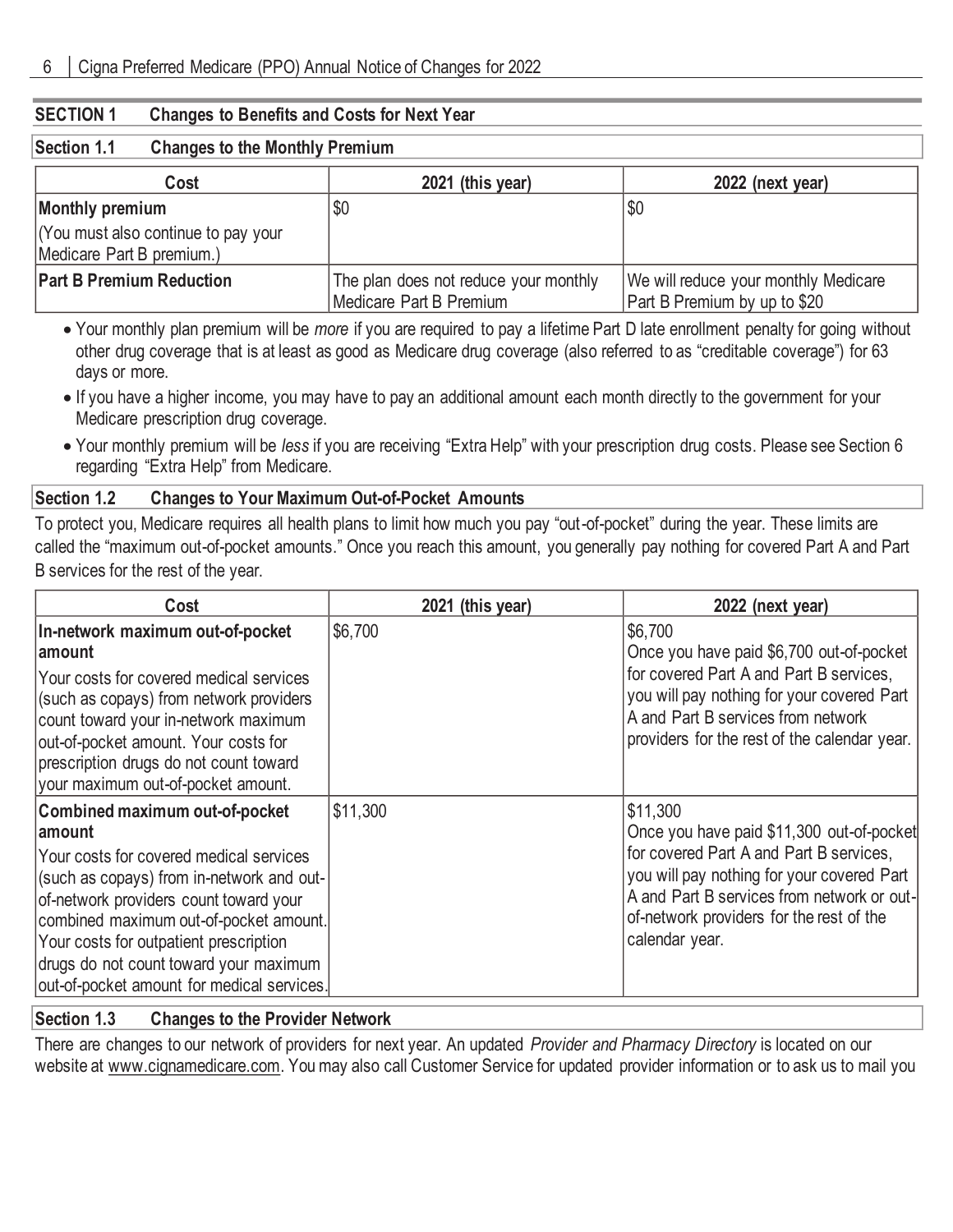## a *Provider and Pharmacy Directory*. **Please review the 2022** *Provider and Pharmacy Directory* **to see if your providers (primary care provider, specialists, hospitals, etc.) are in our network**.

It is important that you know that we may make changes to the hospitals, doctors and specialists (providers) that are part of your plan during the year. There are a number of reasons why your provider might leave your plan, but if your doctor or specialist does leave your plan, you have certain rights and protections summarized below:

- Even though our network of providers may change during the year, we must furnish you with uninterrupted access to qualified doctors and specialists.
- We will make a good faith effort to provide you with at least 30 days' notice that your provider is leaving our plan so that you have time to select a new provider.
- We will assist you in selecting a new qualified provider to continue managing your health care needs.
- If you are undergoing medical treatment you have the right to request, and we will work with you to ensure, that the medically necessary treatment you are receiving is not interrupted.
- If you believe we have not furnished you with a qualified provider to replace your previous provider or that your care is not being appropriately managed, you have the right to file an appeal of our decision.
- If you find out your doctor or specialist is leaving your plan, please contact us so we can assist you in finding a new provi der to manage your care.

## **Section 1.4 Changes to the Pharmacy Network**

Amounts you pay for your prescription drugs may depend on which pharmacy you use. Medicare drug plans have a network of pharmacies. In most cases, your prescriptions are covered *only* if they are filled at one of our network pharmacies. Our network includes pharmacies with preferred cost-sharing, which may offer you lower cost-sharing than the standard cost-sharing offered by other network pharmacies for some drugs.

Our network has changed more than usual for 2022. An updated *Provider and Pharmacy Directory* is located on our website at www.cignamedicare.com. You may also call Customer Service for updated provider information or to ask us to mail you a *Provider and Pharmacy Directory*. **We strongly suggest you review our current** *Provider and Pharmacy Directory* **to see if your pharmacy is still in our network.**

#### **Section 1.5 Changes to Benefits and Costs for Medical Services**

We are changing our coverage for certain medical services next year. The information below describes these changes. For detai ls about the coverage and costs for these services, see Chapter 4, *Medical Benefits Chart (what is covered and what you pay)*, in your *2022 Evidence of Coverage*.

#### **Opioid treatment program services**

Members of our plan with opioid use disorder (OUD) can receive coverage of services to treat OUD through an Opioid Treatment Program (OTP) which includes the following services:

- U.S. Food and Drug Administration (FDA)-approved opioid agonist and antagonist medication-assisted treatment (MAT) medications.
- Dispensing and administration of MAT medications (if applicable)
- Substance use counseling
- Individual and group therapy
- Toxicology testing
- Intake activities
- Periodic assessments

| Cost                                                   | 2021 (this year) | 2022 (next year) |
|--------------------------------------------------------|------------------|------------------|
|                                                        |                  |                  |
| Acupuncture for chronic low back pain   Out-of-Network |                  | Out-of-Network   |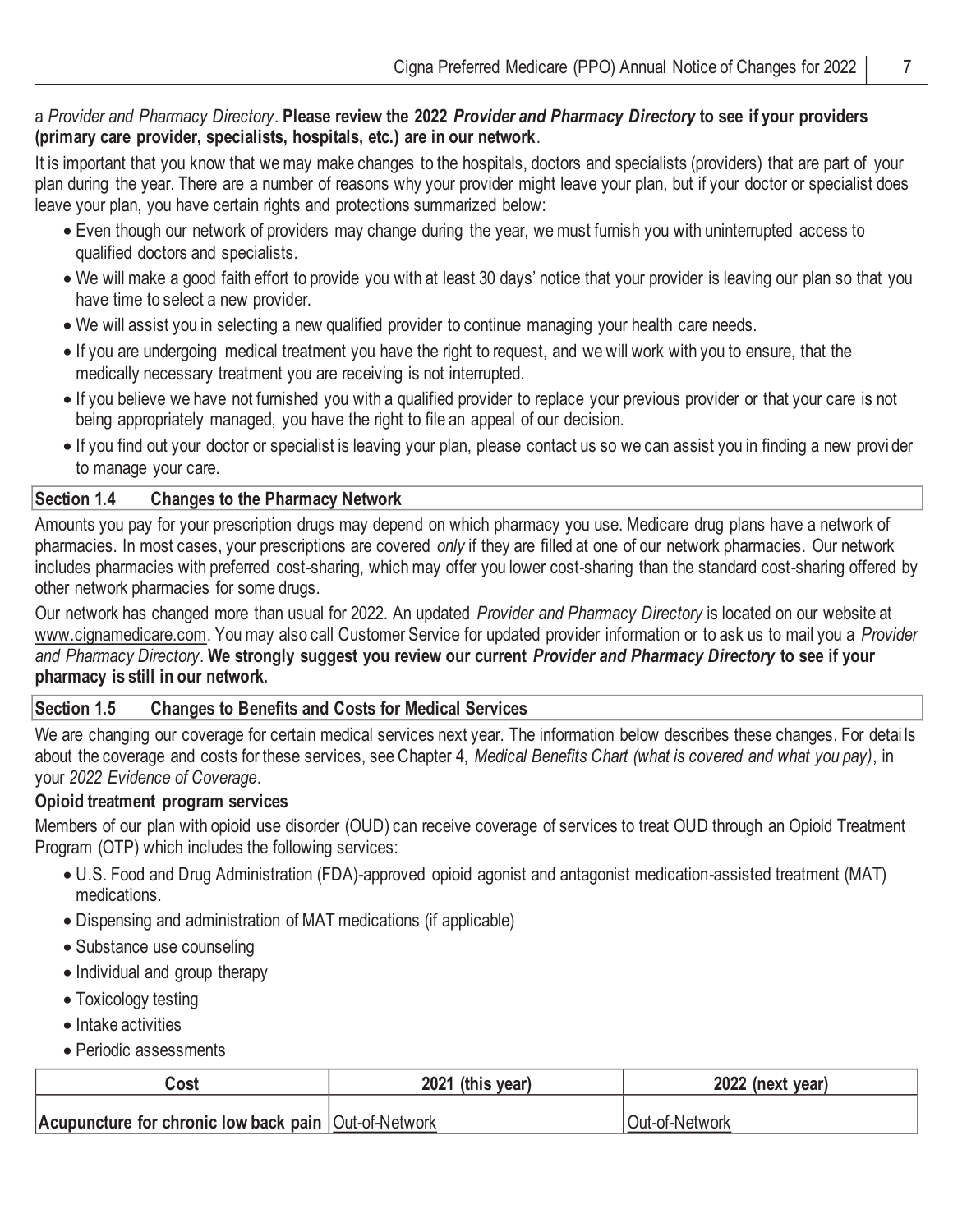| Cost                                                                                                   | 2021 (this year)                                                                                                                                                                                                                                                                                                                        | 2022 (next year)                                                                                                                                                                                                                                                                                                                                                                                                                                                                          |
|--------------------------------------------------------------------------------------------------------|-----------------------------------------------------------------------------------------------------------------------------------------------------------------------------------------------------------------------------------------------------------------------------------------------------------------------------------------|-------------------------------------------------------------------------------------------------------------------------------------------------------------------------------------------------------------------------------------------------------------------------------------------------------------------------------------------------------------------------------------------------------------------------------------------------------------------------------------------|
|                                                                                                        | You pay a coinsurance of 40% for each<br>Medicare-covered acupuncture visit.                                                                                                                                                                                                                                                            | You pay a coinsurance of 50% for each<br>Medicare-covered acupuncture visit.                                                                                                                                                                                                                                                                                                                                                                                                              |
| <b>Additional telehealth services:</b><br><b>Physical therapy and Speech and</b><br>Language Pathology | In-Network<br>You pay a copayment of \$35 for<br>Medicare-covered Physical therapy virtual<br>visits.<br>Medicare-covered Speech and Language                                                                                                                                                                                           | In-Network<br>You pay a copayment of \$0 for Medicare-<br>covered Physical therapy virtual visits.<br>You pay a copayment of \$0 for Medicare-<br>covered Speech and Language Pathology                                                                                                                                                                                                                                                                                                   |
|                                                                                                        | Pathology virtual visits are not covered.                                                                                                                                                                                                                                                                                               | virtual visits.                                                                                                                                                                                                                                                                                                                                                                                                                                                                           |
| Annual physical exam                                                                                   | In-Network<br>Not covered.<br>Out-of-Network<br>Not covered.                                                                                                                                                                                                                                                                            | In-Network<br>You pay a copayment of \$0 for an annual<br>physical exam.<br>Out-of-Network<br>You pay a coinsurance of 50% for an<br>annual physical exam.                                                                                                                                                                                                                                                                                                                                |
| <b>Catasys Program</b>                                                                                 | In-Network<br>You pay a copayment of \$0 for Catasys<br>OnTrak™ program.                                                                                                                                                                                                                                                                | In-Network<br>Catasys OnTrak™ program not covered.                                                                                                                                                                                                                                                                                                                                                                                                                                        |
| <b>Dental services</b>                                                                                 | In-Network and Out-of-Network<br>Authorization rules may apply.<br>The plan has no maximum allowance<br>amount per year for supplemental<br>preventive dental services and a<br>maximum allowance amount of \$1000 per<br>year for supplemental comprehensive<br>dental services.<br>You have cost share for select dental<br>services. | In-Network and Out-of-Network<br>Authorization not required.<br>The plan has no maximum allowance<br>amount per year for supplemental<br>preventive and comprehensive dental<br>services. You will pay a \$0 copayment for<br>select dental services.<br>For more information on your dental<br>benefits and cost share, please contact<br>Cigna's dental vendor at 1-866-213-7295<br>(TTY 711) or go to<br>cignamedicare.com/resources after<br>October 1, 2021 to find the Dental Guide |
| Diabetes self-management training,<br>diabetic services and supplies                                   | In-Network<br>You pay a coinsurance of 0% for<br>preferred brand diabetic test strips,<br>monitors and continuous glucose<br>monitoring devices. Non-preferred brands<br>are not covered.                                                                                                                                               | for your plan.<br>In-Network<br>You pay a coinsurance of 0% for<br>preferred brand diabetic test strips,<br>monitors and continuous glucose<br>monitoring devices. Non-preferred brands<br>are not covered.                                                                                                                                                                                                                                                                               |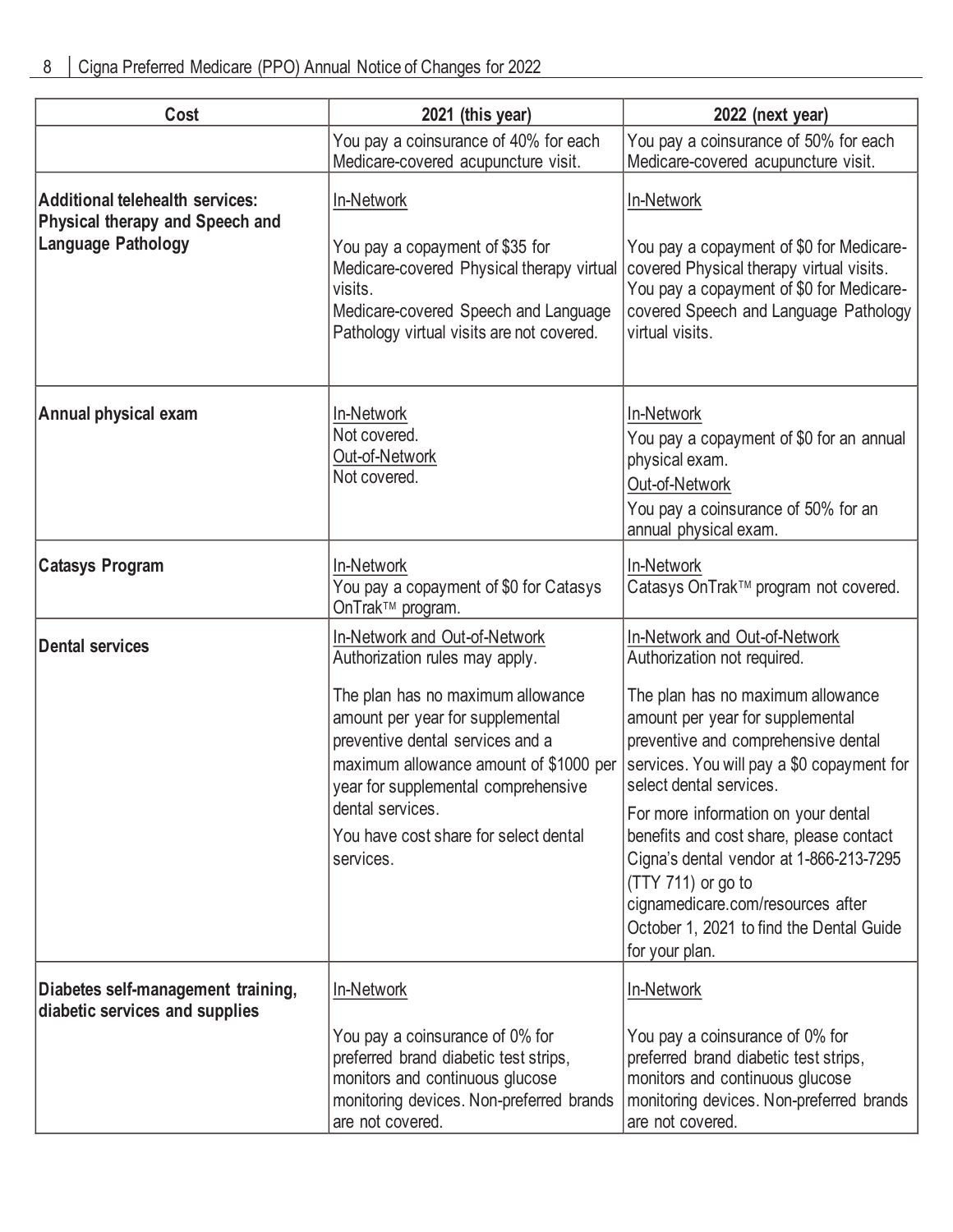| Cost                                                    | 2021 (this year)                                                                                                              | 2022 (next year)                                                                                                                               |
|---------------------------------------------------------|-------------------------------------------------------------------------------------------------------------------------------|------------------------------------------------------------------------------------------------------------------------------------------------|
|                                                         | You pay a coinsurance of 15% for other<br>monitoring supplies (e.g., lancets).                                                | You pay a coinsurance of 20% for other<br>monitoring supplies (e.g., lancets).                                                                 |
|                                                         | In-Network                                                                                                                    | In-Network                                                                                                                                     |
|                                                         | You pay a coinsurance of 15% for<br>Medicare-covered therapeutic shoes and<br>inserts.                                        | You pay a coinsurance of 20% for<br>Medicare-covered therapeutic shoes and<br>inserts.                                                         |
| Durable medical equipment (DME) and<br>related supplies | In-Network                                                                                                                    | In-Network                                                                                                                                     |
|                                                         | You pay a coinsurance of 15% for<br>Medicare-covered items.                                                                   | You pay a coinsurance of 20% for<br>Medicare-covered items.                                                                                    |
| <b>Emergency care</b>                                   | In-Network and Out-of-Network<br>Worldwide emergency room visits and<br>worldwide emergency transporation are<br>not covered. | In-Network and Out-of-Network<br>You pay a copayment of \$90 for<br>worldwide emergency room visits and<br>worldwide emergency transportation. |
| <b>Hearing services</b>                                 | In-Network                                                                                                                    | In-Network                                                                                                                                     |
|                                                         | You pay a copayment of \$0 for Medicare-<br>covered diagnostic hearing exams in a<br>PCP office.                              | You pay a copayment of \$35 for<br>Medicare-covered diagnostic hearing<br>exams.                                                               |
|                                                         | You pay a copayment of \$35 for<br>Medicare-covered diagnostic hearing<br>exams in a Specialist office.                       |                                                                                                                                                |
| Indoor air quality equipment and<br>services            | \$150 reimbursement every year for indoor Not covered.<br>air quality equipment and services (air<br>conditioner).            |                                                                                                                                                |
| Inpatient hospital care                                 | In-Network<br>You pay a copayment of:                                                                                         | In-Network<br>You pay a copayment of:                                                                                                          |
|                                                         | - Days 1-5: \$225 per day<br>$-$ Days 6-90: \$0 per day<br>for each Medicare-covered hospital stay.                           | - Days 1-5: \$295 per day<br>$-$ Days 6-90: \$0 per day<br>for each Medicare-covered hospital stay.                                            |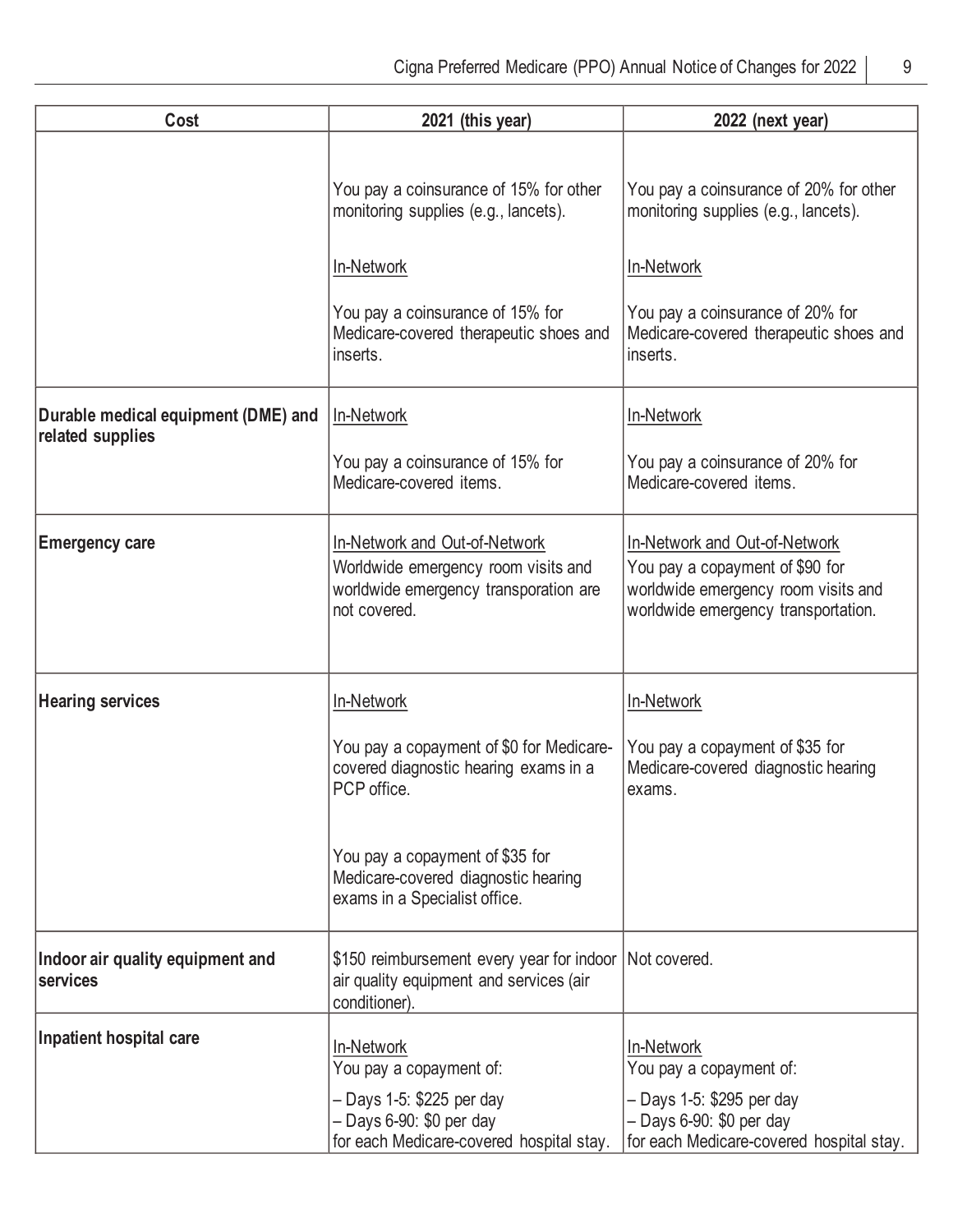| Cost                                              | 2021 (this year)                                                                                                                                           | 2022 (next year)                                                                                                                                          |
|---------------------------------------------------|------------------------------------------------------------------------------------------------------------------------------------------------------------|-----------------------------------------------------------------------------------------------------------------------------------------------------------|
| Inpatient mental health care                      | In-Network<br>You pay a copayment of:                                                                                                                      | In-Network<br>You pay a copayment of:                                                                                                                     |
|                                                   | - Days 1-5: \$225 per day<br>$-$ Days 6-90: \$0 per day<br>for each Medicare-covered Inpatient<br>mental hospital stay.                                    | - Days 1-5: \$295 per day<br>- Days 6-90: \$0 per day<br>for each Medicare-covered Inpatient<br>mental hospital stay.                                     |
| <b>Over-the-Counter Items and Services</b>        | Limited to \$100 Every Three Months for<br>specific over-the-counter drugs and other<br>health-related pharmacy products, as<br>listed in the OTC catalog. | Limited to \$90 Every Three Months for<br>specific over-the-counter drugs and other<br>health-related pharmacy products, as<br>listed in the OTC catalog. |
| <b>Prosthetic devices and related</b><br>supplies | In-Network                                                                                                                                                 | In-Network                                                                                                                                                |
|                                                   | You pay a coinsurance of 15% for<br>Medicare-covered prosthetic devices and<br>medical supplies related to prosthetics,<br>splints, and other devices.     | You pay a coinsurance of 20% for<br>Medicare-covered prosthetic devices and<br>medical supplies related to prosthetics,<br>splints, and other devices.    |
| <b>Skilled nursing facility (SNF) care</b>        | In-Network<br>You pay a copayment of:                                                                                                                      | In-Network<br>You pay a copayment of:                                                                                                                     |
|                                                   | - Days 1-20: \$0 per day<br>- Days 21-100: \$184 per day<br>for each Medicare-covered SNF stay.                                                            | - Days 1-20: \$0 per day<br>- Days 21-100: \$188 per day<br>for each Medicare-covered SNF stay.                                                           |
|                                                   | Out-of-Network                                                                                                                                             | Out-of-Network                                                                                                                                            |
|                                                   | You pay a coinsurance of 50% for each<br>Medicare-covered SNF stay.                                                                                        | You pay a coinsurance of 50% for each<br>Medicare-covered SNF stay.                                                                                       |
| <b>Urgently needed services</b>                   | In-Network and Out-of-Network<br>You pay a copayment of \$30 for<br>Medicare-covered urgently needed<br>service visits.                                    | In-Network and Out-of-Network<br>You pay a copayment of \$35 for<br>Medicare-covered urgently needed<br>service visits.                                   |
|                                                   | Worldwide emergency/urgent care and<br>worldwide emergency transporation are<br>not covered.                                                               | You pay a copayment of \$90 for<br>worldwide emergency/urgent care and<br>worldwide emergency transportation.                                             |

# **Section 1.6 Changes to Part D Prescription Drug Coverage**

## **Changes to Our Drug List**

Our list of covered drugs is called a Formulary or "Drug List." A copy of our Drug List is provided electronically. The Drug List provided electronically includes many – *but not all* – of the drugs that we will cover next year. If you don't see your drug on this list,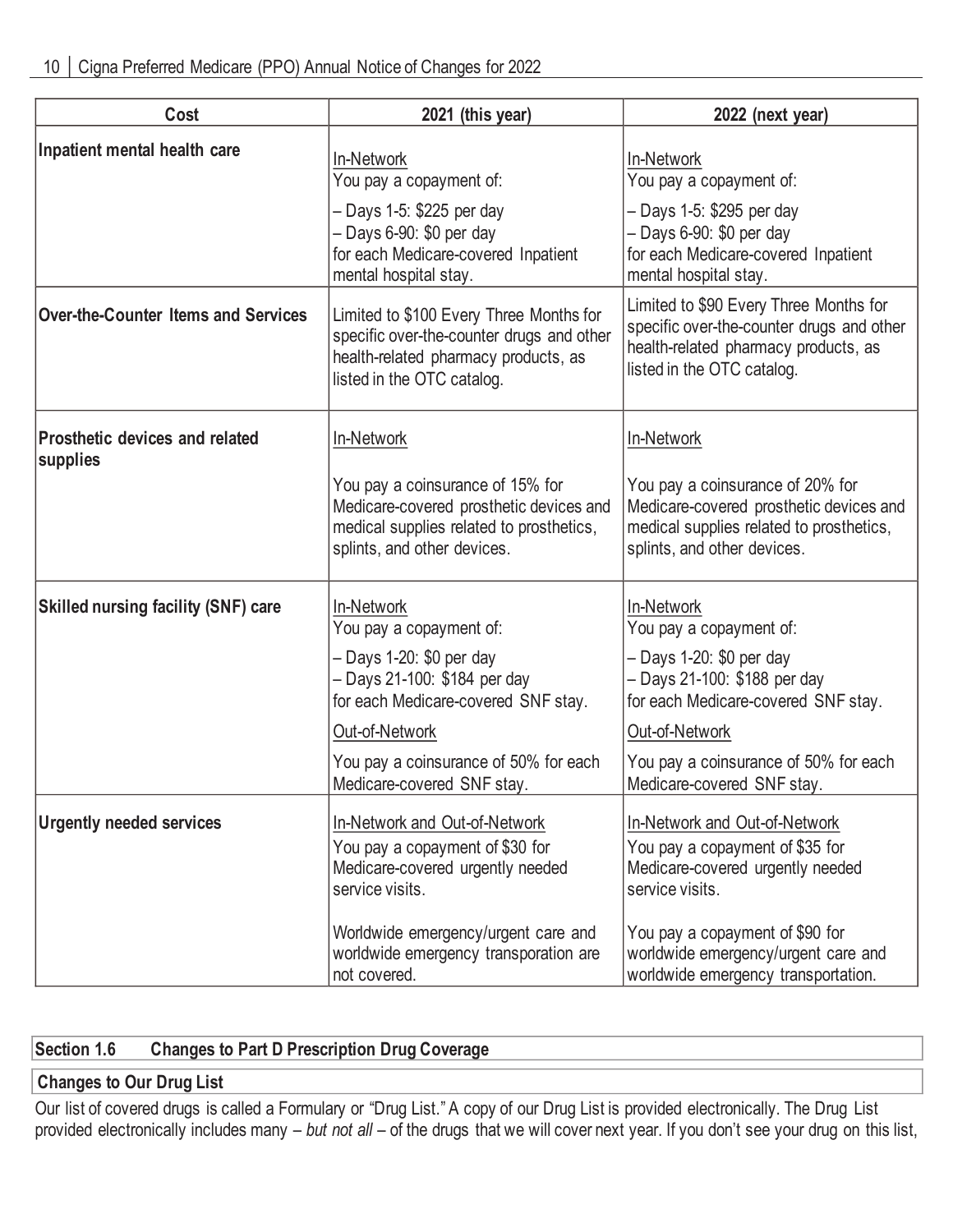it might still be covered. **You can get the** *complete* **Drug List** by calling Customer Service (see the back cover) or visiting our website (www.cignamedicare.com).

We made changes to our Drug List, including changes to the drugs we cover and changes to the restrictions that apply to our coverage for certain drugs. **Review the Drug List to make sure your drugs will be covered next year and to see if there will be any restrictions.**

If you are affected by a change in drug coverage, you can:

- **Work with your doctor (or other prescriber) and ask the plan to make an exception** to cover the drug.
	- o To learn what you must do to ask for an exception, see Chapter 9 of your *Evidence of Coverage (What to do if you have a problem or complaint (coverage decisions, appeals, complaints))* or call Customer Service.
- **Work with your doctor (or other prescriber) to find a different drug** that we cover. You can call Customer Service to ask for a list of covered drugs that treat the same medical condition.

In some situations, we are required to cover a temporary supply of a non-formulary drug in the first 90 days of the plan year or the first 90 days of membership to avoid a gap in therapy. (To learn more about when you can get a temporary supply and how to ask for one, see Chapter 5, Section 5.2 of the *Evidence of Coverage.*) During the time when you are getting a temporary supply of a drug, you should talk with your doctor to decide what to do when your temporary supply runs out. You can either switch to a different drug covered by the plan or ask the plan to make an exception for you and cover your current drug.

If you have received a formulary exception to a medication this year the formulary exception request is approved through the date indicated in the approval letter. A new formulary exception request is only needed if the date indicated on the letter has passed. Most of the changes in the Drug List are new for the beginning of each year. However, during the year, we might make other changes that are allowed by Medicare rules.

When we make these changes to the Drug List during the year, you can still work with your doctor (or other prescriber) and as k us to make an exception to cover the drug. We will also continue to update our online Drug List as scheduled and provide other required information to reflect drug changes. (To learn more about changes we may make to the Drug List, see Chapter 5, Secti on 6 of the *Evidence of Coverage.*)

#### **Changes to Prescription Drug Costs**

*Note:* If you are in a program that helps pay for your drugs ("Extra Help"), **the information about costs for Part D prescription drugs may not apply to you.** We sent you a separate insert, called the "Evidence of Coverage Rider for People Who Get Extra Help Paying for Prescription Drugs" (also called the "Low Income Subsidy Rider" or the "LIS Rider"), which tells you about your drug costs. Because you receive "Extra Help" and didn't receive this insert with this packet, please call Customer Service and ask for the "LIS Rider."

There are four "drug payment stages." How much you pay for a Part D drug depends on which drug payment stage you are in. (You can look in Chapter 6, Section 2 of your *Evidence of Coverage* for more information about the stages.)

The information below shows the changes for next year to the first two stages — the Yearly Deductible Stage and the Initial Coverage Stage. (Most members do not reach the other two stages — the Coverage Gap Stage or the Catastrophic Coverage Stage. To get information about your costs in these stages, look at Chapter 6, Sections 6 and 7, in the *Evidence of Coverage*, which is located on our website at www.cignamedicare.com. You may also call Customer Service to ask us to mail you an *Evidence of Coverage.*)

## **Changes to the Deductible Stage**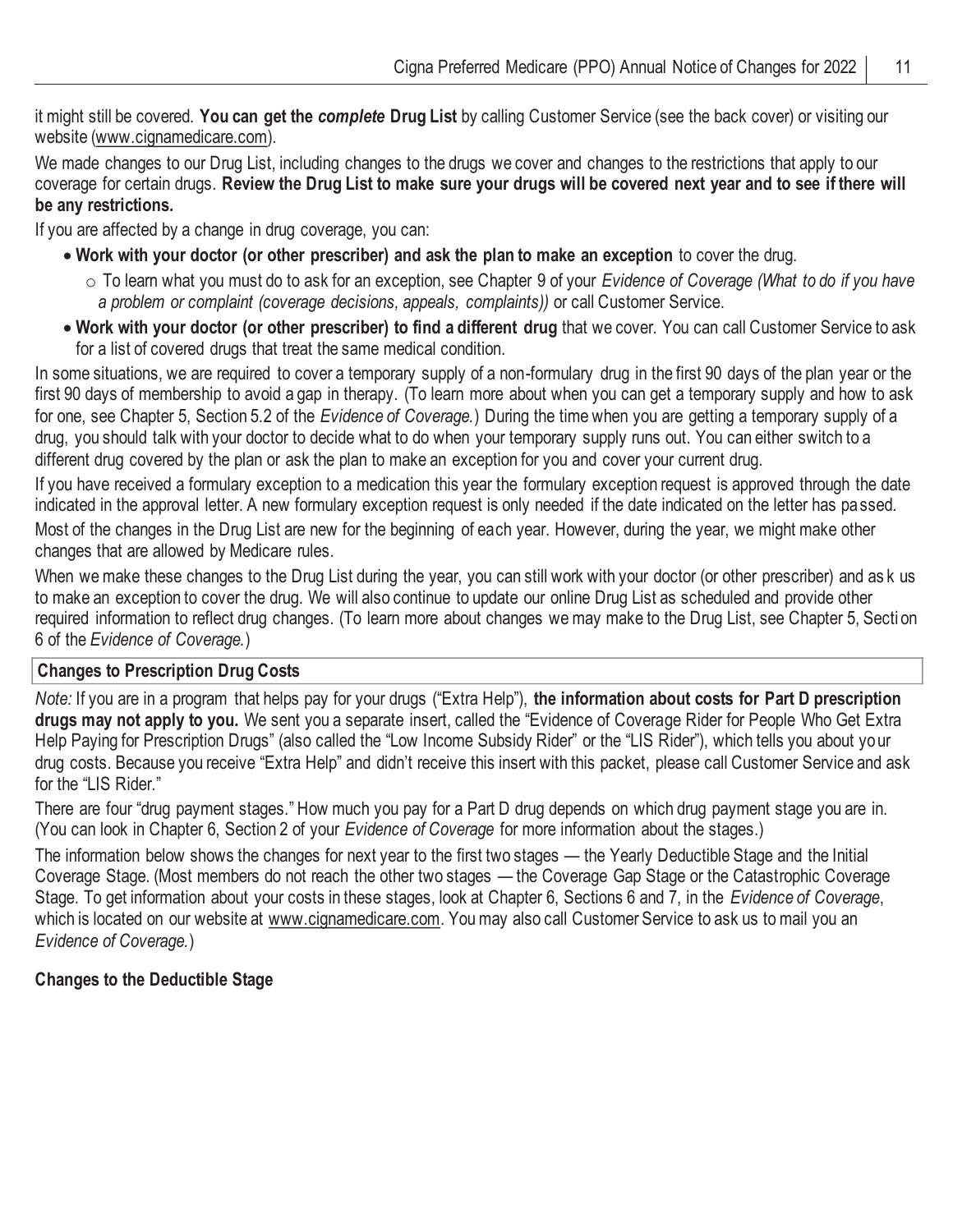| 2021 (this year)                                                                                                               | 2022 (next year)                                                                                                                                     |
|--------------------------------------------------------------------------------------------------------------------------------|------------------------------------------------------------------------------------------------------------------------------------------------------|
| The deductible is \$190.                                                                                                       | The deductible is \$190.                                                                                                                             |
| During this stage, you pay Stage 2: Initial                                                                                    | During this stage, you pay Stage 2: Initial<br>Coverage Stage (see table below) cost-                                                                |
| sharing for drugs on Tier 1 (Preferred<br>Generic), Tier 2 (Generic), and Tier 3                                               | sharing for drugs on Tier 1 (Preferred<br>Generic), Tier 2 (Generic), and Tier 3                                                                     |
| (Preferred Brand) and the full cost of<br>drugs on Tier 4 (Non-Preferred) and Tier<br>5 (Specialty) until you have reached the | (Preferred Brand) and the full cost of<br>drugs on Tier 4 (Non-Preferred) and Tier<br>5 (Specialty) until you have reached the<br>yearly deductible. |
|                                                                                                                                | Coverage Stage (see table below) cost-<br>yearly deductible.                                                                                         |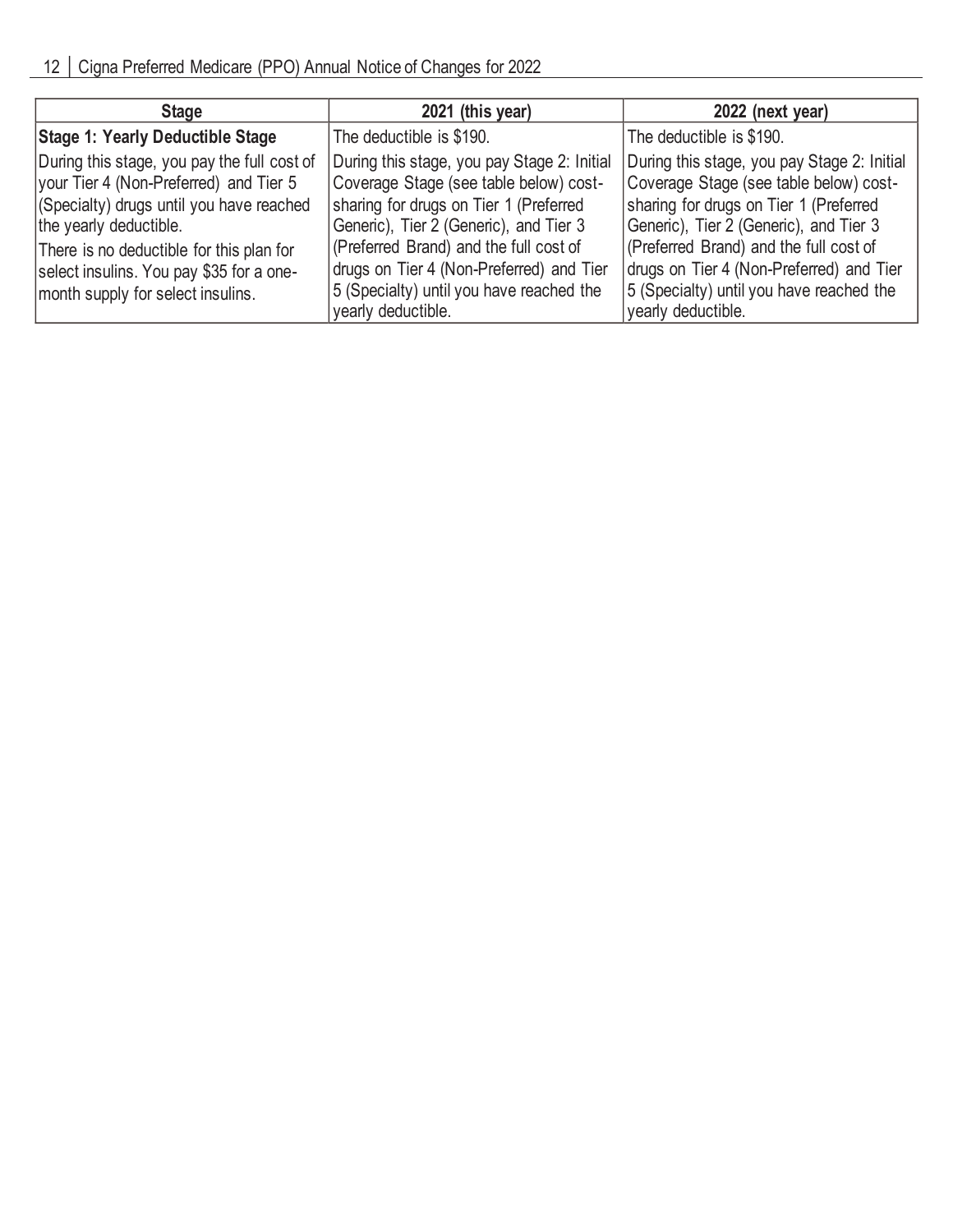## **Changes to Your Cost Sharing in the Initial Coverage Stage**

To learn how copayments and coinsurance work, look at Chapter 6, Section 1.2, *Types of out-of-pocket costs you may pay for covered drugs* in your *Evidence of Coverage*.

| <b>Stage</b>                                                                                                                                                | 2021 (this year)                                                                                                     | 2022 (next year)                                                                                                     |
|-------------------------------------------------------------------------------------------------------------------------------------------------------------|----------------------------------------------------------------------------------------------------------------------|----------------------------------------------------------------------------------------------------------------------|
| <b>Stage 2: Initial Coverage Stage</b><br>Once you pay the yearly deductible, you                                                                           | Your cost for a one-month supply at a<br>network pharmacy:                                                           | Your cost for a one-month supply at a<br>network pharmacy:                                                           |
| move to the Initial Coverage Stage.                                                                                                                         | <b>Tier 1 (Preferred Generic Drugs):</b>                                                                             | <b>Tier 1 (Preferred Generic Drugs):</b>                                                                             |
| During this stage, the plan pays its share<br>of the cost of your drugs and you pay<br>your share of the cost.<br>The costs in this row are for a one-month | Standard cost sharing: You pay<br>\$10 per prescription.<br>Preferred cost sharing: You pay<br>\$0 per prescription. | Standard cost sharing: You pay<br>\$10 per prescription.<br>Preferred cost sharing: You pay<br>\$0 per prescription. |
| (30-day) supply when you fill your                                                                                                                          | <b>Tier 2 (Generic Drugs):</b>                                                                                       | <b>Tier 2 (Generic Drugs):</b>                                                                                       |
| prescription at a network pharmacy. For<br>information about the costs for a long-<br>term supply or for mail-order                                         | Standard cost sharing: You pay<br>\$20 per prescription.                                                             | Standard cost sharing: You pay<br>\$20 per prescription.                                                             |
| prescriptions, look in Chapter 6, Section 5<br>of your Evidence of Coverage.                                                                                | Preferred cost sharing: You pay<br>\$4 per prescription.                                                             | Preferred cost sharing: You pay<br>\$4 per prescription.                                                             |
| You pay \$35 for select insulins.                                                                                                                           | <b>Tier 3 (Preferred Brand Drugs):</b>                                                                               | <b>Tier 3 (Preferred Brand Drugs):</b>                                                                               |
| We changed the tier for some of the drugs<br>on our Drug List. To see if your drugs will                                                                    | Standard cost sharing: You pay<br>\$47 per prescription.                                                             | Standard cost sharing: You pay<br>\$47 per prescription.                                                             |
| be in a different tier, look them up on the<br>Drug List.                                                                                                   | Preferred cost sharing: You pay<br>\$42 per prescription.                                                            | Preferred cost sharing: You pay<br>\$42 per prescription.                                                            |
|                                                                                                                                                             | Tier 4 (Non-Preferred Drugs):                                                                                        | You pay \$35 for select insulins.                                                                                    |
|                                                                                                                                                             | Standard cost sharing: You pay                                                                                       | Tier 4 (Non-Preferred Drugs):                                                                                        |
|                                                                                                                                                             | \$100 per prescription.<br>Preferred cost sharing: You pay                                                           | Standard cost sharing: You pay<br>\$100 per prescription.                                                            |
|                                                                                                                                                             | \$95 per prescription.                                                                                               | Preferred cost sharing: You pay                                                                                      |
|                                                                                                                                                             | <b>Tier 5 (Specialty Drugs):</b>                                                                                     | \$95 per prescription.                                                                                               |
|                                                                                                                                                             | Standard cost sharing: You pay                                                                                       | <b>Tier 5 (Specialty Drugs):</b>                                                                                     |
|                                                                                                                                                             | 29% of the total cost.                                                                                               | Standard cost sharing: You pay                                                                                       |
|                                                                                                                                                             | Preferred cost sharing: You pay                                                                                      | 29% of the total cost.                                                                                               |
|                                                                                                                                                             | 29% of the total cost.                                                                                               | Preferred cost sharing: You pay<br>29% of the total cost.                                                            |
|                                                                                                                                                             | Once your total drug costs have reached                                                                              |                                                                                                                      |
|                                                                                                                                                             | \$4,130, you will move to the next stage                                                                             | Once your total drug costs have reached                                                                              |
|                                                                                                                                                             | (the Coverage Gap Stage).                                                                                            | \$4,430, you will move to the next stage<br>(the Coverage Gap Stage).                                                |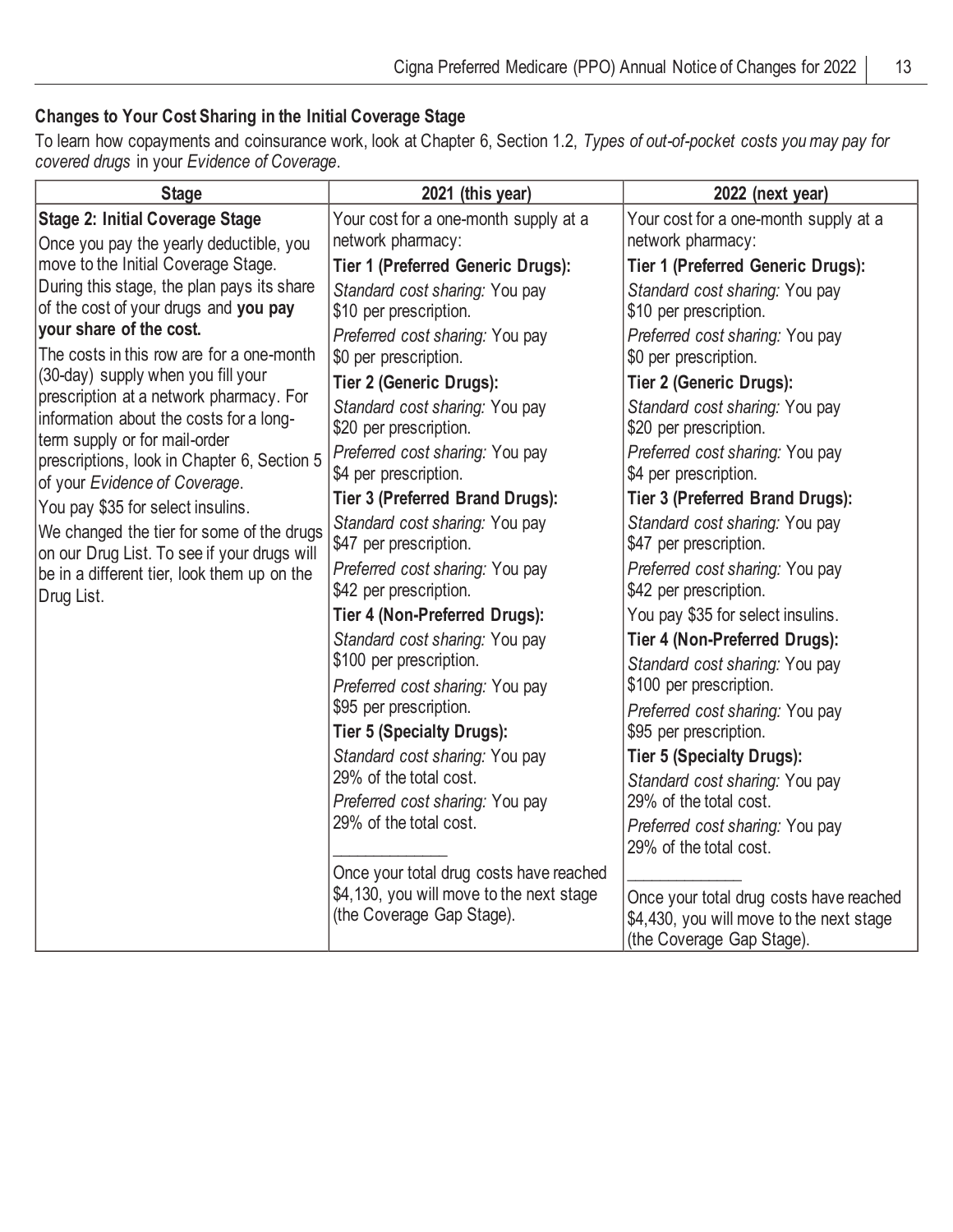## **Changes to the Coverage Gap and Catastrophic Coverage Stages**

The other two drug coverage stages — the Coverage Gap Stage and the Catastrophic Coverage Stage — are for people with high drug costs. **Most members do not reach the Coverage Gap Stage or the Catastrophic Coverage Stage.** The plan offers additional gap coverage for select insulins. During the Coverage Gap stage, your out-of-pocket costs for select insulins will be \$35 for a one month supply. For information about your costs in these stages, look at Chapter 6, Sections 6 and 7, in your *Evidence of Coverage.*

#### **SECTION 2 Administrative Changes**

Please see the table below for other important changes to your plan.

| <b>Description</b>         | 2021 (this year)                                                                               | 2022 (next year)                                                                                                         |
|----------------------------|------------------------------------------------------------------------------------------------|--------------------------------------------------------------------------------------------------------------------------|
| Cigna Vision Vendor Change | Cigna has a vision vendor that you can<br>contact for information on your vision<br> benefits. | Cigna will have a new vision vendor for<br>2022. For information on your vision<br>benefits, please call 1-888-886-1995. |

## **SECTION 3 Deciding Which Plan to Choose**

## **Section 3.1 If you want to stay in Cigna Preferred Medicare (PPO)**

**To stay in our plan you don't need to do anything.** If you do not sign up for a different plan or change to Original Medicare by December 7, you will automatically be enrolled in our Cigna Preferred Medicare (PPO).

#### **Section 3.2 If you want to change plans**

We hope to keep you as a member next year but if you want to change for 2022 follow these steps:

#### **Step 1: Learn about and compare your choices**

- You can join a different Medicare health plan timely,
- *— OR —* You can change to Original Medicare. If you change to Original Medicare, you will need to decide whether to join a Medicare drug plan. If you do not enroll in a Medicare drug plan, please see Section 1.1 regarding a potential Part D late enrollment penalty.

To learn more about Original Medicare and the different types of Medicare plans, read the *Medicare & You 2022* handbook, call your State Health Insurance Assistance Program (see Section 5), or call Medicare (see Section 7.2).

You can also find information about plans in your area by using the Medicare Plan Finder on the Medicare website. Go to www.medicare.gov/plan-compare. **Here, you can find information about costs, coverage, and quality ratings for Medicare plans.**

As a reminder, Cigna offers other Medicare health plans and Medicare prescription drug plans. These other plans may differ in coverage, monthly premiums, and cost-sharing amounts.

## **Step 2: Change your coverage**

- To change **to a different Medicare health plan**, enroll in the new plan. You will automatically be disenrolled from our plan.
- To **change to Original Medicare with a prescription drug plan,** enroll in the new drug plan. You will automatically be disenrolled from our plan.
- To **change to Original Medicare without a prescription drug plan**, you must either:
	- oSend us a written request to disenroll. Contact Customer Service if you need more information on how to do this (phone numbers are in Section 7.1 of this booklet).
	- o *— OR —* Contact **Medicare**, at 1-800-MEDICARE (1-800-633-4227), 24 hours a day, 7 days a week, and ask to be disenrolled. TTY users should call 1-877-486-2048.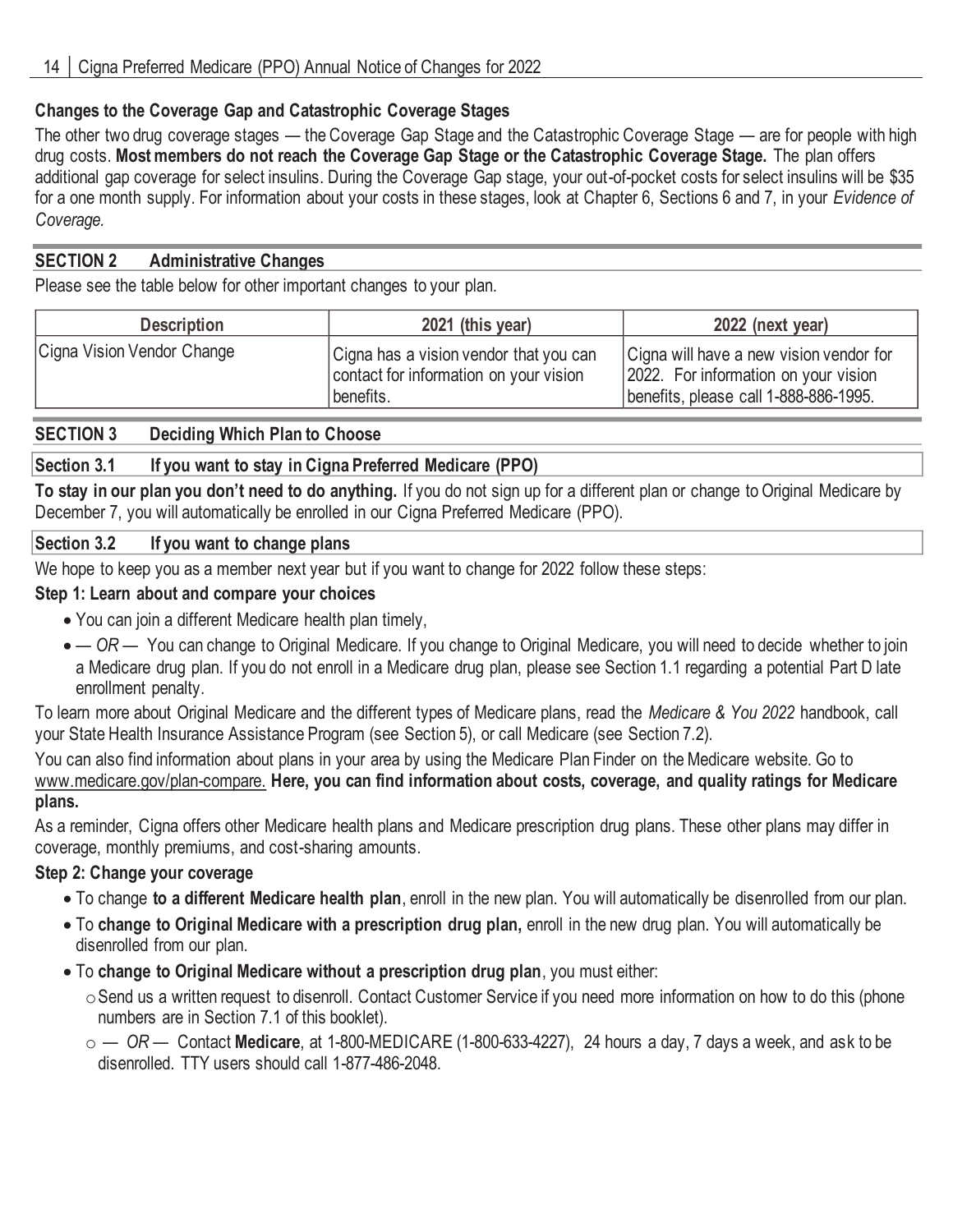#### **SECTION 4 Deadline for Changing Plans**

If you want to change to a different plan or to Original Medicare for next year, you can do it from **October 15 until December 7.**  The change will take effect on January 1, 2022.

#### **Are there other times of the year to make a change?**

In certain situations, changes are also allowed at other times of the year. For example, people with Medicaid, those who get "Extra Help" paying for their drugs, those who have or are leaving employer coverage, and those who move out of the service area may be allowed to make a change at other times of the year. For more information, see Chapter 10, Section 2.3 of the *Evidence of Coverage.*

If you enrolled in a Medicare Advantage Plan for January 1, 2022, and don't like your plan choice, you can switch to another Medicare health plan (either with or without Medicare prescription drug coverage) or switch to Original Medicare (either with or without Medicare prescription drug coverage) between January 1 and March 31, 2022. For more information, see Chapter 10, Section 2.2 of the *Evidence of Coverage.*

#### **SECTION 5 Programs That Offer Free Counseling about Medicare**

The State Health Insurance Assistance Program (SHIP) is a government program with trained counselors in every state. In Texas, the SHIP is called Texas Health Information Counseling & Advocacy Program (HICAP).

Texas Health Information Counseling & Advocacy Program (HICAP) is independent (not connected with any insurance company or health plan). It is a state program that gets money from the Federal government to give **free** local health insurance counseling to people with Medicare. Texas Health Information Counseling & Advocacy Program (HICAP) counselors can help you with your Medicare questions or problems. They can help you understand your Medicare plan choices and answer questions about switching plans. You can call Texas Health Information Counseling & Advocacy Program (HICAP) at 1-800-252-9240.

#### **SECTION 6 Programs That Help Pay for Prescription Drugs**

You may qualify for help paying for prescription drugs. Below we list different kinds of help:

• **"Extra Help" from Medicare.** People with limited incomes may qualify for "Extra Help" to pay for their prescription drug costs. If you qualify, Medicare could pay up to 75% or more of your drug costs including monthly prescription drug premiums, annual deductibles, and coinsurance. Additionally, those who qualify will not have a coverage gap or late enrollment penalty. Many people are eligible and don't even know it. To see if you qualify, call:

 $\circ$  1-800-MEDICARE (1-800-633-4227). TTY users should call 1-877-486-2048, 24 hours a day/7 days a week;

- oThe Social Security Office at 1-800-772-1213 between 7 a.m. and 7 p.m., Monday through Friday. TTY users should call 1-800-325-0778 (applications); or
- oYour State Medicaid Office (applications).
- **Help from your state's pharmaceutical assistance program.**Texas has a program called Kidney Health Care Program that helps people pay for prescription drugs based on their financial need, age, or medical condition. To learn more about the program, check with your State Health Insurance Assistance Program (the name and phone numbers for this organization are in Section 5 of this booklet).
- **Prescription Cost sharing Assistance for Persons with HIV/AIDS**. The AIDS Drug Assistance Program (ADAP) helps ensure that ADAP-eligible individuals living with HIV/AIDS have access to life-saving HIV medications. Individuals must meet certain criteria, including proof of State residence and HIV status, low income as defined by the State, and uninsured/under-insured status. Medicare Part D prescription drugs that are also covered by ADAP qualify for prescription cost-sharing assistance through the Texas HIV Medication Program. For information on eligibility criteria, covered drugs, or how to enroll in the program, please call the Texas HIV Medication Program at 1-800-255-1090.

#### **SECTION 7 Questions?**

## **Section 7.1 Getting Help from Cigna Preferred Medicare (PPO)**

Questions? We're here to help. Please call Customer Service at 1-800-668-3813 (TTY only, call 711). We are available for phone calls October 1 – March 31, 8:00 a.m. – 8:00 p.m. local time, 7 days a week. From April 1 – September 30,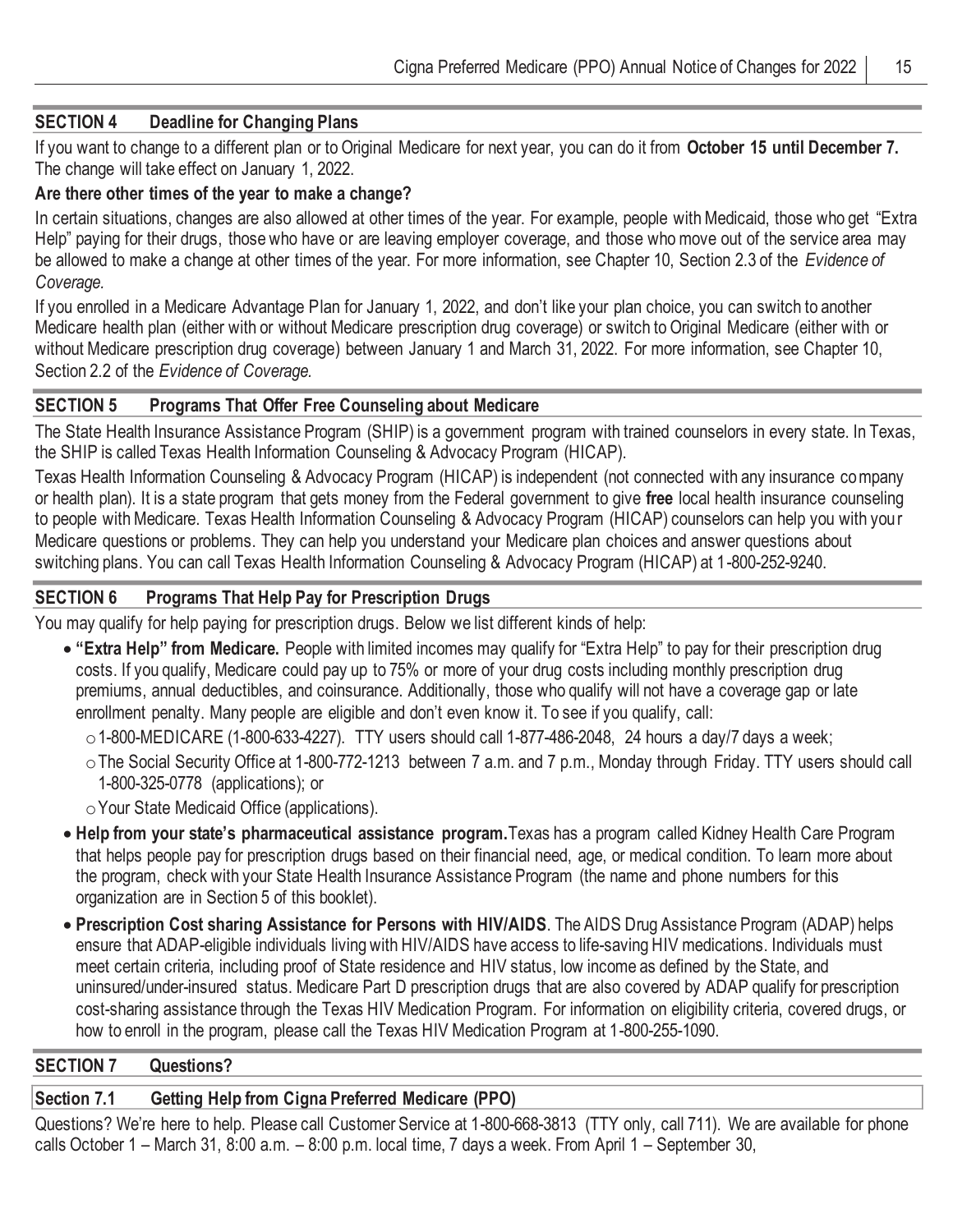Monday – Friday 8:00 a.m. – 8:00 p.m. local time. Messaging service used weekends, after hours, and on federal holidays. Calls to these numbers are free.

## **Read your 2022** *Evidence of Coverage* **(it has details about next year's benefits and costs)**

This *Annual Notice of Changes* gives you a summary of changes in your benefits and costs for 2022. For details, look in the 2022 *Evidence of Coverage* for Cigna Preferred Medicare (PPO). The *Evidence of Coverage* is the legal, detailed description of your plan benefits. It explains your rights and the rules you need to follow to get covered services and prescription drugs. A copy of the *Evidence of Coverage* is located on our website at www.cignamedicare.com. You may also call Customer Service to ask us to mail you an *Evidence of Coverage*.

## **Visit our Website**

You can also visit our website at www.cignamedicare.com. As a reminder, our website has the most up-to-date information about our provider network (*Provider and Pharmacy Directory*) and our list of covered drugs (Formulary/Drug List).

## **Section 7.2 Getting Help from Medicare**

To get information directly from Medicare:

## **Call 1-800-MEDICARE (1-800-633-4227)**

You can call 1-800-MEDICARE (1-800-633-4227), 24 hours a day, 7 days a week. TTY users should call 1-877-486-2048.

## **Visit the Medicare Website**

You can visit the Medicare website (www.medicare.gov). It has information about cost, coverage, and quality ratings to help you compare Medicare health plans. You can find information about plans available in your area by using the Medicare Plan Finder on the Medicare website. (To view the information about plans, go to www.medicare.gov/plan-compare.)

## **Read** *Medicare & You 2022*

You can read the *Medicare & You 2022* handbook. Every year in the fall, this booklet is mailed to people with Medicare. It has a summary of Medicare benefits, rights and protections, and answers to the most frequently asked questions about Medicare. If you don't have a copy of this booklet, you can get it at the Medicare website (www.medicare.gov) or by calling 1-800-MEDICARE (1-800-633-4227), 24 hours a day, 7 days a week. TTY users should call 1-877-486-2048.